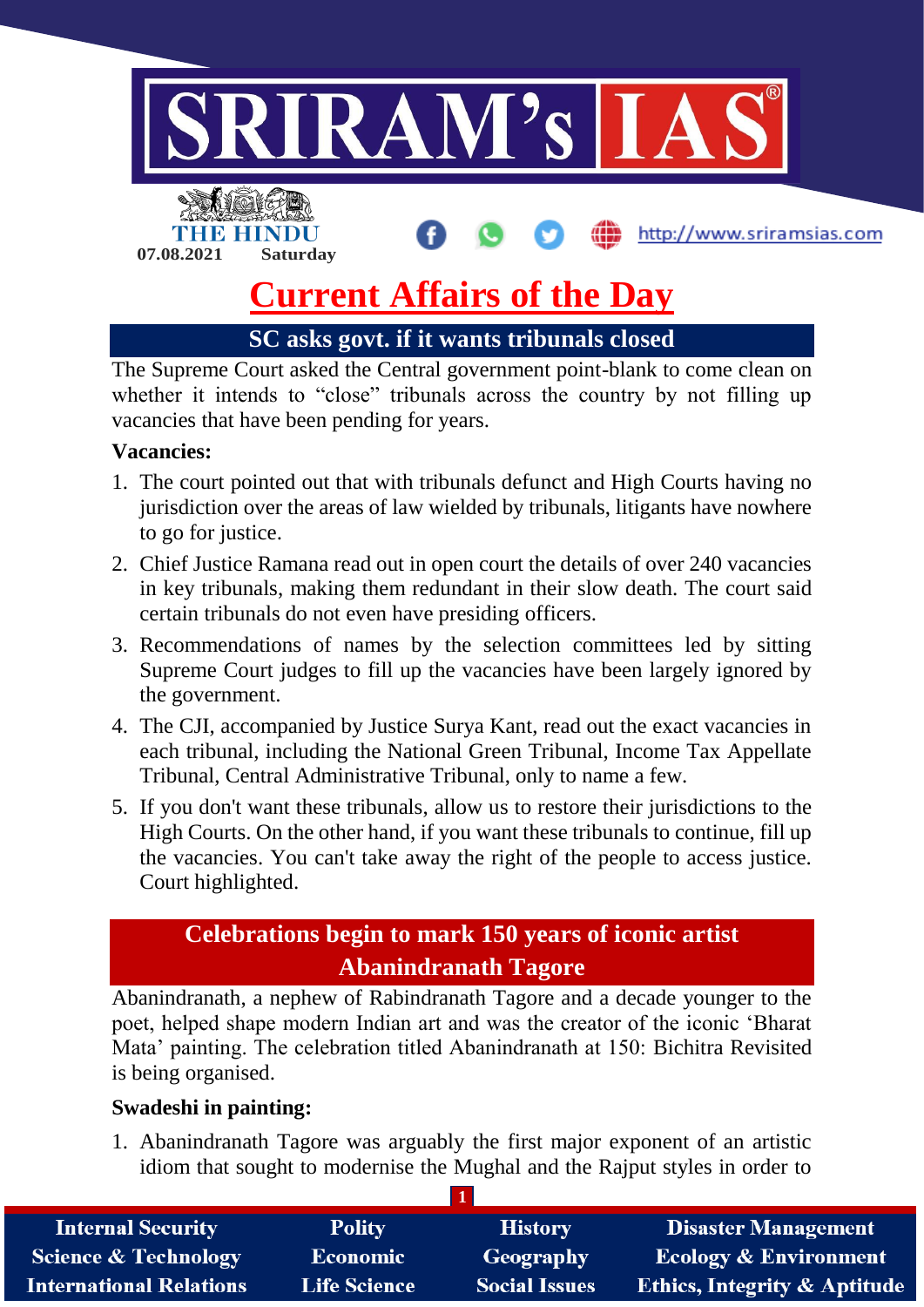

counter the influence of Western models of art under the colonial regime. His unique interpretation of swadeshi themes created a new awakening and heralded a revival of Indian art.

2. Abanindranath's work is timeless, we continue to be amazed and delighted by it. He witnessed an important point in the nation's history when there were questions around the identity of India, and he responded by creating a new language for art that was so wide-ranging and diverse that even today it is a powerful reminder of the syncretic tradition we have inherited and need to safeguard.

## **India, Sri Lanka and the Maldives to collaborate on security**

India, Sri Lanka and the Maldives have agreed to work on "four pillars" of security cooperation, covering areas of marine security, human trafficking, counter-terrorism, and cybersecurity, in a recent virtual meeting of top security officials of the three countries.

#### **Intelligence sharing**

- 1. The discussion comes nine months after National Security Adviser Ajit Doval visited Colombo for deliberations with Sri Lanka and the Maldives in which the three countries agreed to expand the scope of intelligence sharing.
- 2. Their meeting marked the revival of NSA-level trilateral talks on maritime security in the Indian Ocean Region after a gap of six years.
- 3. Following up on that, the Deputy NSA-level meeting this week identified "four pillars" of cooperation in Marine Safety and Security, Terrorism and Radicalisation, Trafficking and Organised Crime, and Cybersecurity.
- 4. The 'Colombo Security Conclave' among the three neighbouring countries seeks to "further promote" maritime security in the Indian Ocean Region.
- 5. The initiative, grounded in military and security collaboration, assumes significance in the region, in the wake of the current geostrategic dynamic that India shares with Sri Lanka and the Maldives.

| <b>Internal Security</b>        | <b>Polity</b>       | <b>History</b>       | <b>Disaster Management</b>              |
|---------------------------------|---------------------|----------------------|-----------------------------------------|
| <b>Science &amp; Technology</b> | <b>Economic</b>     | Geography            | <b>Ecology &amp; Environment</b>        |
| <b>International Relations</b>  | <b>Life Science</b> | <b>Social Issues</b> | <b>Ethics, Integrity &amp; Aptitude</b> |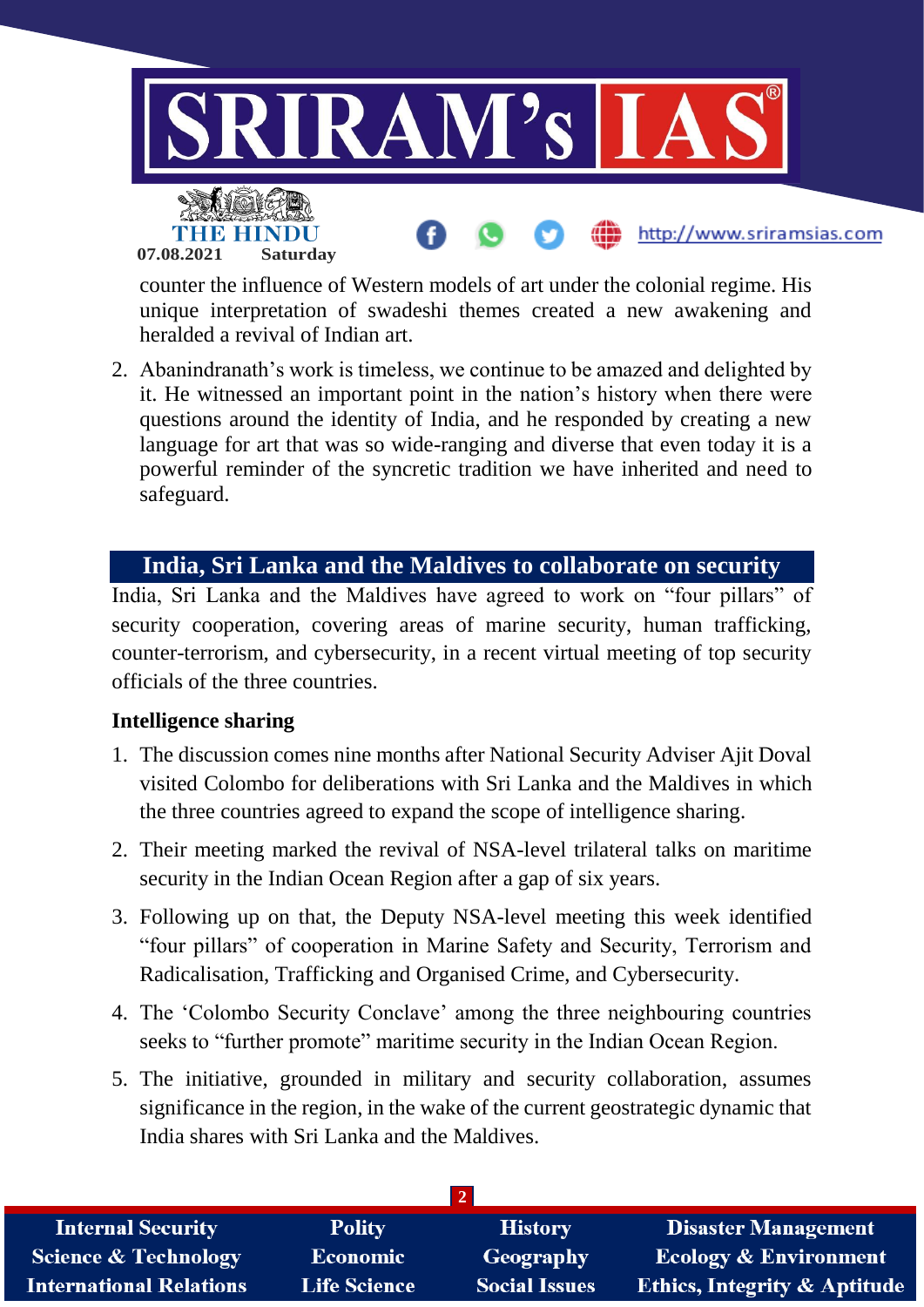

#### **Engagement with Quad**

- 1. On the other hand, the Maldives's engagement with members of the India-United States-Japan-Australia grouping, known as the 'Quad', has been growing over the last year, especially in the area of defence cooperation.
- 2. The Ibrahim Mohamed Solih government signed a 'Framework for a Defence and Security Relationship' agreement with the United States last year, an initiative that India welcomed.
- 3. In November 2020, the Maldives received a Japanese grant of \$7.6 million for the Maldivian Coast Guard and a Maritime Rescue and Coordination Center. Meanwhile, Male's foreign policy choices are increasingly being challenged by sections, mostly opposition groups, wary of "Indian boots on the ground".

## **Biden govt. non-committal on support for India's UNSC bid**

The administration says it does not support the expansion of the veto.

## **UNSC bid of India**

- 1. While the U.S. has in the past backed India's bid for a permanent seat at the United Nations Security Council (UNSC), the Biden administration has continued to remain non-committal on the issue.
- 2. A reformed Security Council that is representative, that is effective, and that is relevant is in the best interest of the United States and all of the UN member states.
- 3. The Obama and Trump administrations had supported a permanent seat for India on the Security Council.
- 4. The U.S. offered qualified support for building a consensus for enlargement of the UNSC — in terms of permanent and non-permanent members.
- 5. However, the U.S. would not support an expansion of the veto given to the P-5, the current five permanent members: China, France, Russia, the U.K and the U.S.

#### **Aspirants and roadblocks:**

1. Recently, the U.S. refrained from supporting India and other members of the G4 (Japan, Germany and Brazil) for a permanent UNSC seat, citing regional disagreements on who should get the seat.

| <b>Internal Security</b>        | <b>Polity</b>       | <b>History</b>       | <b>Disaster Management</b>              |
|---------------------------------|---------------------|----------------------|-----------------------------------------|
| <b>Science &amp; Technology</b> | <b>Economic</b>     | Geography            | <b>Ecology &amp; Environment</b>        |
| <b>International Relations</b>  | <b>Life Science</b> | <b>Social Issues</b> | <b>Ethics, Integrity &amp; Aptitude</b> |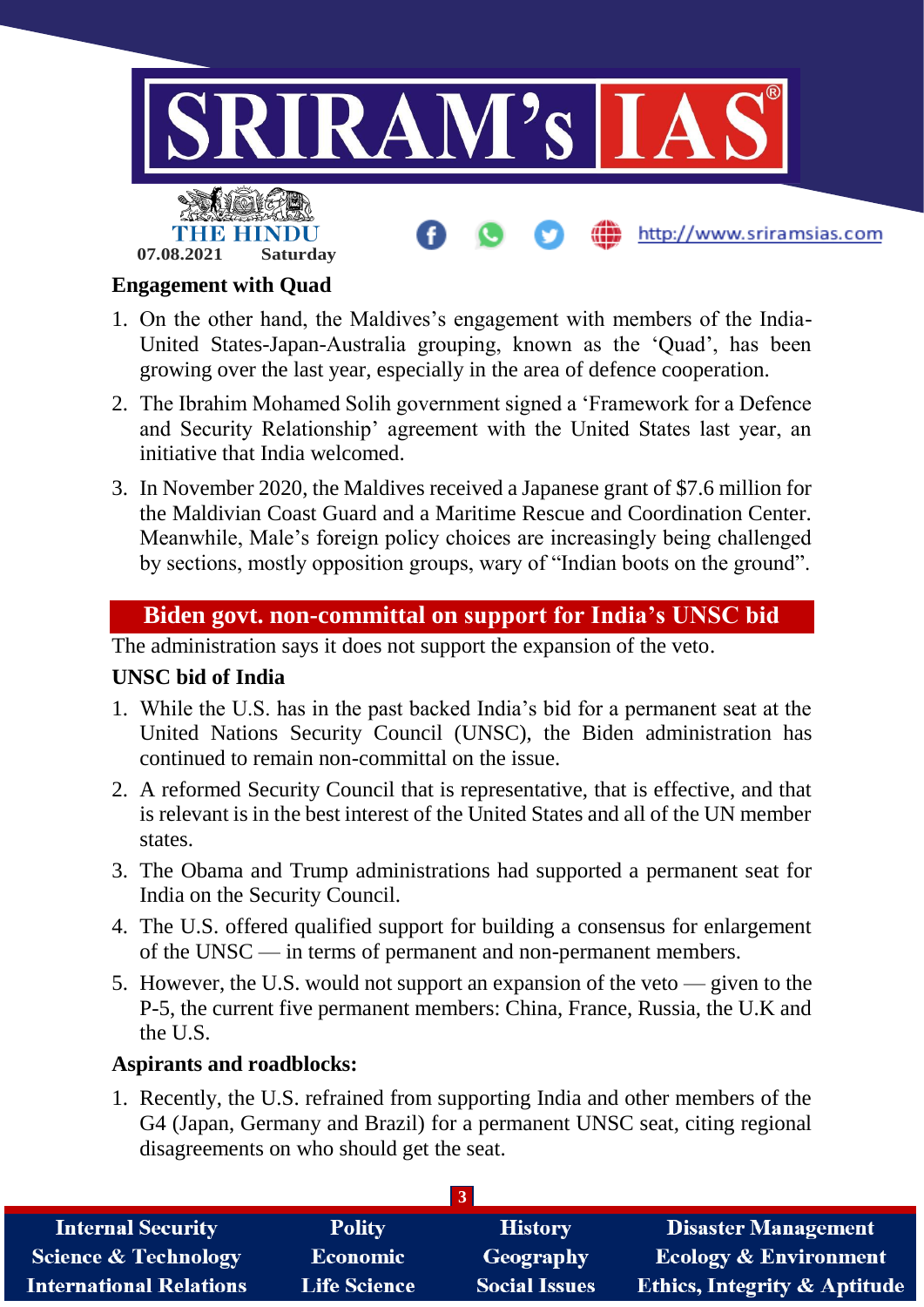

- 2. The US was possibly alluding to the Uniting for Consensus (UFC) group Pakistan, South Korea, Italy and Argentina — which opposes the G4 plan. China also opposes the bids of India and Japan.
- 3. India is currently (in 2021 and 2022) a non-permanent member of the UNSC and is president for the month of August.

## **RBI holds rates, MPC splits on stance**

One member votes against staying 'accommodative' for as long as necessary to support growth.

## **Monetary Policy Committee (MPC)**

- 1. The Reserve Bank of India's Monetary Policy Committee (MPC) voted unanimously to keep the repo rate unchanged at 4% as part of the RBI's sustained effort to help the economy recover from the shock of the COVID-19 pandemic.
- 2. One member, however, voted against the MPC's majority decision to retain the 'accommodative stance as long as necessary to revive and sustain growth on a durable basis, while ensuring that 'inflation remains within the target going forward.
- 3. The central bank retained its projection for real GDP growth in the current fiscal year at 9.5% as it pegged Q1 growth at 21.4% followed by 7.3% in Q2, 6.3% in Q3 and 6.1% in Q4.
- 4. The MPC, however, raised its forecast for retail inflation for the year to 5.7%, from the 5.1% pace it had projected earlier.
- 5. Going forward, the revival of the southwest monsoon and the pick-up in Kharif sowing, buffered by adequate food stocks should help to control cereal price pressures.

#### **Inflation:**

- 1. Input prices are rising across manufacturing and services sectors, but weak demand and efforts towards cost-cutting are tempering the pass-through to output prices.
- 2. With crude oil prices at elevated levels, a calibrated reduction of the indirect tax component of pump prices by the Centre and States can help to

| <b>Internal Security</b>        | <b>Polity</b>       | <b>History</b>       | <b>Disaster Management</b>              |
|---------------------------------|---------------------|----------------------|-----------------------------------------|
| <b>Science &amp; Technology</b> | <b>Economic</b>     | Geography            | <b>Ecology &amp; Environment</b>        |
| <b>International Relations</b>  | <b>Life Science</b> | <b>Social Issues</b> | <b>Ethics, Integrity &amp; Aptitude</b> |